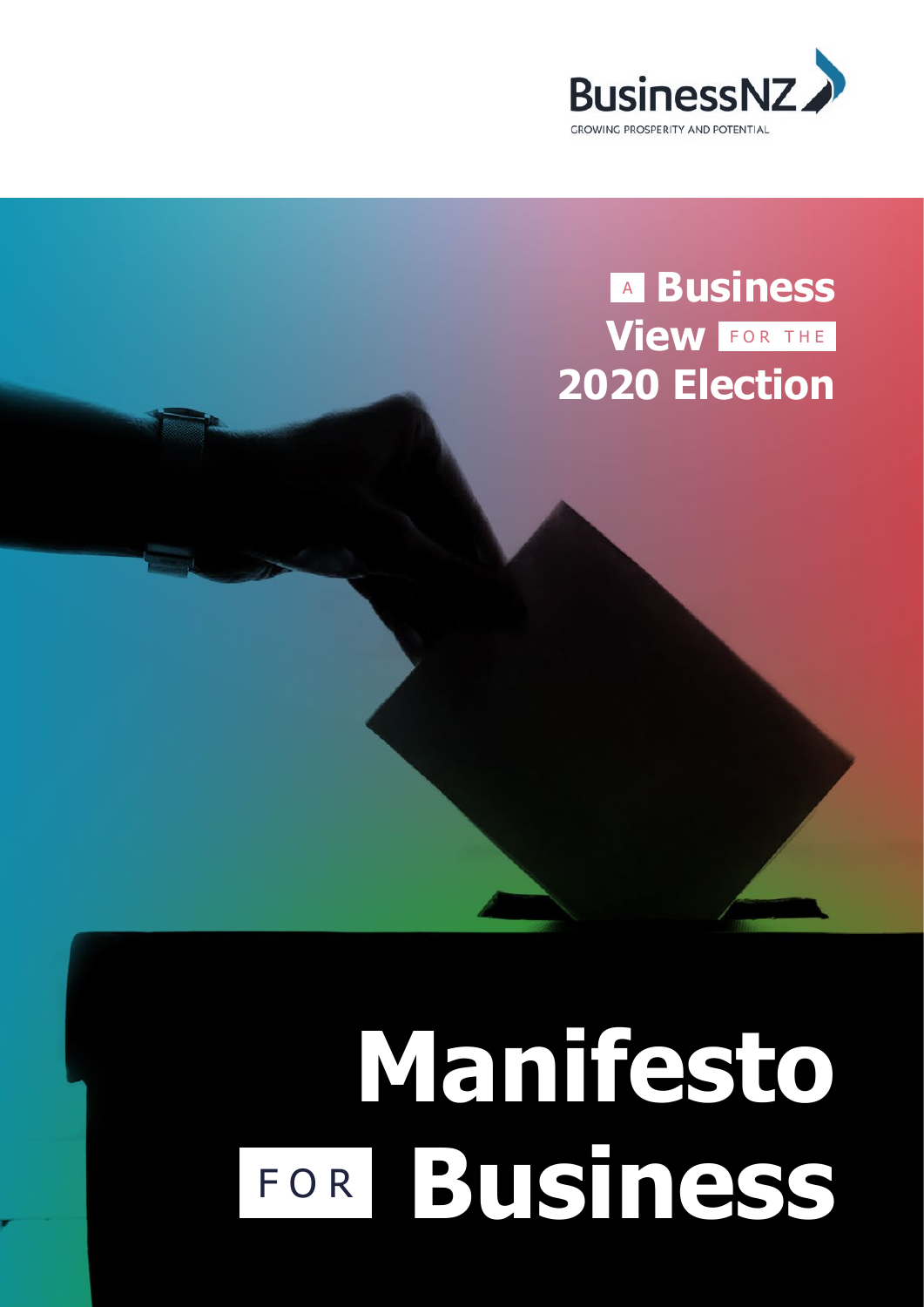#### **Business NZ**

# <sup>A</sup> **Business View**  FOR THE **2020 Election**

The BusinessNZ network is New Zealand's leading business advocate, representing EMA, Business Central, Canterbury Employers' Chamber of Commerce, Otago Southland Employers' Association, and thousands of businesses throughout New Zealand. During June 2020 BusinessNZ surveyed over a thousand businesses on the Government's handling of the Covid-19 crisis, and on the policies business would like to see enacted after the 2020 Flection.<sup>1</sup>

**What does business want?** Businesses say they want a better environment for enterprise, with seven straightforward policies:

- **1. Focus on the economy restoring** economic performance should be the Government's main priority, with the consequent benefits that flow to businesses, workers and communities
- **2. Plan for reopening, safely**  including the border
- **3. Build and maintain required infrastructure –** to provide jobs and create structures for the future
- **4. Manage resources better** upgrade the rules for managing and developing resources
- **5.** Cut regulation reduce the load of regulations on businesses
- **6. Build skills -** provide more training in the applied skills needed by business
- **7. Stay ambitious for sustainability -** because customers and business prospects depend on it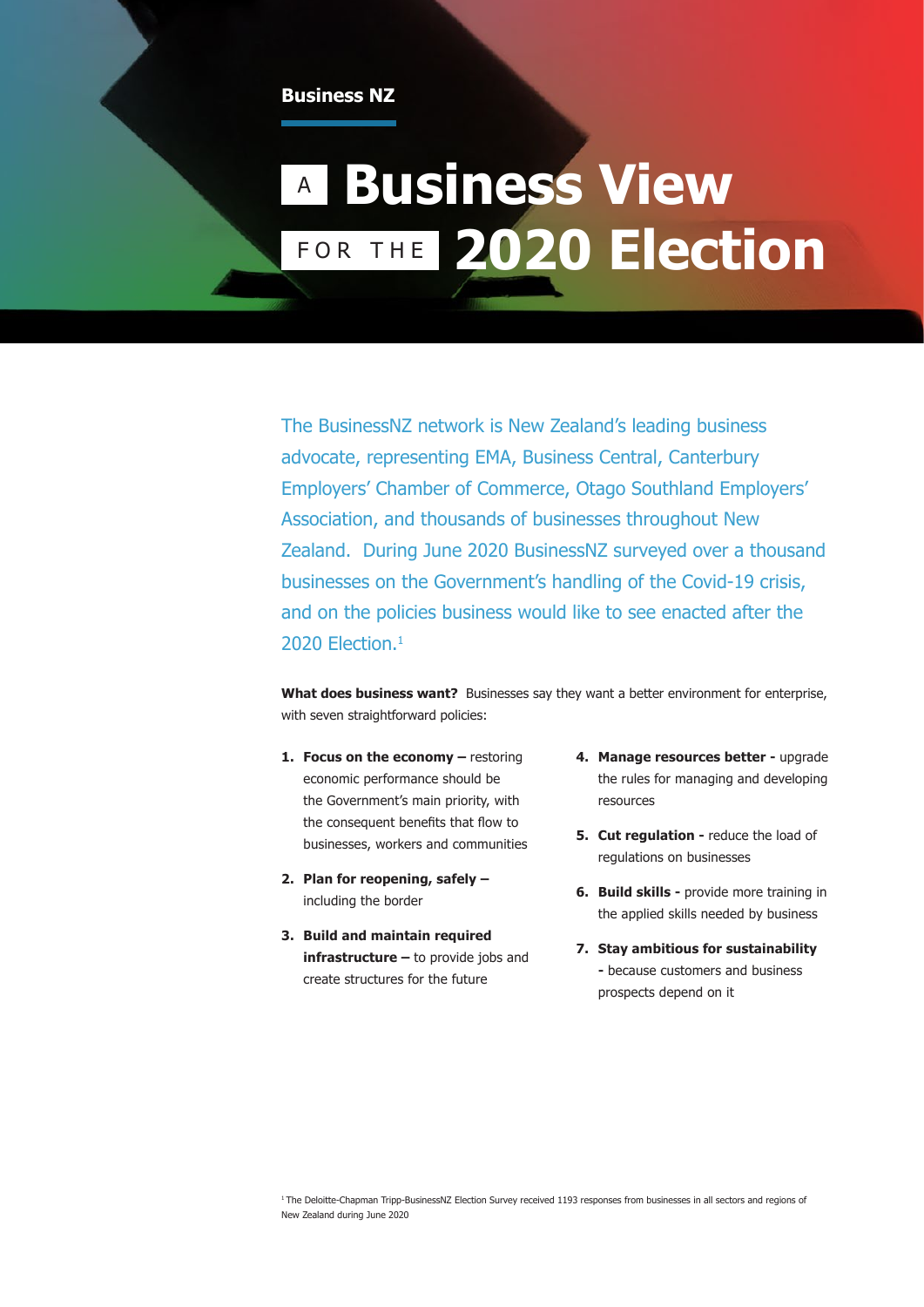

# **Election 2020 unprecedented**

This election year is like no other in recent history as a result of the Covid-19 pandemic and its economic effects. New Zealand has been less affected by coronavirus than other countries because of our isolation and strict border controls, but the economic effects of the pandemic have heavily impacted commercial life and the life of communities. Some businesses have been forced to make decisions impacting employees because of the lack of certainty about future trading conditions. Many businesses have been severely affected by the impact of Covid restrictions on trading and demand and will continue to be for some time, given ongoing uncertainty and current border restrictions.



### **Government has delivered, in the initial response phase of Covid**

The initial Covid lockdown period and its aftermath were managed reasonably effectively by the Government. Thousands of businesses obtained tax refunds and short-term interest-free loans and more than 1.5 million workers received wage subsidies. Businesses appreciated the assistance they and their employees received during the Covid-19 emergency. Businesses surveyed in the Deloitte-Chapman Tripp-BusinessNZ Election Survey said they approved of the Government's actions during the Covid-19 emergency, with 71% rating the Government's effectiveness as good or excellent.



# **A plan for the future**

As Government assistance in its present form comes to an end, businesses will be considering what the new Government that takes office after the election should do.

- Pandemic management: Businesses want more clarity and transparency around border access and control, testing and tracing, and a risk-based approach to controlling community spread of Covid-19, given that a return to level 4 lockdown comes at a very high cost.
- Economic management: Businesses say economic recovery should be led by business; they don't want increased taxes and want to grow the economic recovery in New Zealand instead

The full costs of Covid stimulus and support measures will become apparent in the near future, and the Government that takes office after the election will be responsible for charting the course towards economic recovery through transformation. Businesses are conscious of the potential for unmanageable debt and are concerned that a prolonged period of financial support could mean significantly higher taxes in future. Businesses want political parties to spell out their policies for paying for Covid policies, including any policies for raising taxes in future. Businesses believe economic recovery or transformation is best led by business.

Seven policies are recommended by business for the 2020 Election: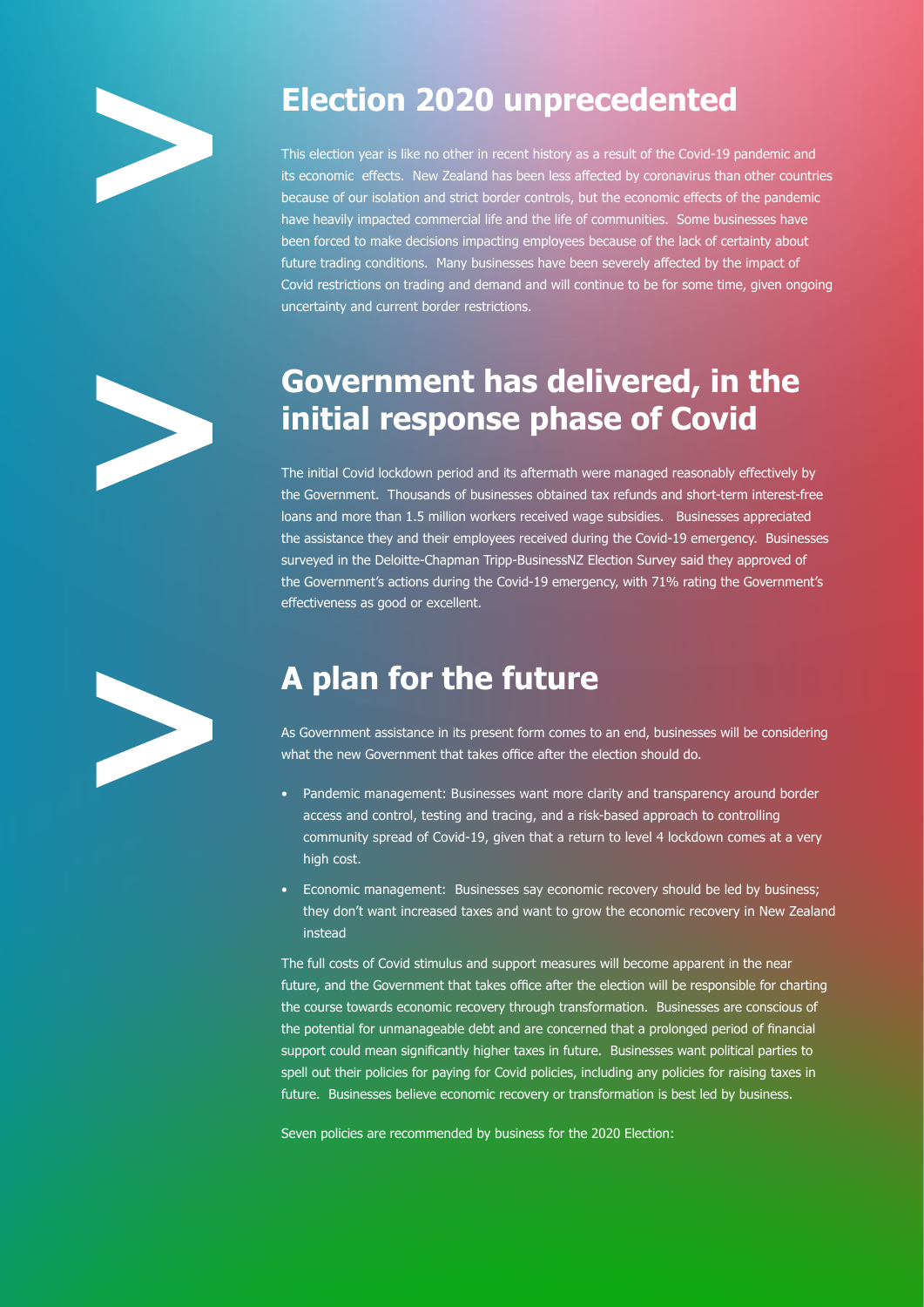#### **Focus on the economy**

Any Government must look after constituencies that have different priorities and needs at different times. The New Zealand Government officially focuses on four well-beings - cultural, economic, environmental and social – while attempting to provide for the general well-being of New Zealanders overall. Given the current Covid-19 emergency, the Election Survey asked which of the four well-beings should receive priority over the coming period. 86% of businesses said Government's highest priority should be economic well-being. Businesses believe economic well-being is essential for supporting the other well-beings, and say it is best delivered by way of business and economic growth, rather than by a reliance on taxation - 91% of businesses said they wouldn't support higher personal tax and 88% said no to higher corporate tax.

**86% of businesses say economic well-being should be the highest priority of the Government right now** 

#### **Plan for reopening, safely**

Businesses want to see a plan for reopening the economy, and the border, safely. Business groups have called for efficient controls so borders can be opened safely as soon as possible to allow the movement of people and goods between Covid-free and low-risk countries. The need is acute for New Zealand, as much of our economy depends on connections with the rest of the world and access to skilled labour from overseas for long- and short-term assignments. Businesses requiring highly skilled executives and workers, tourism and hospitality businesses that look after 4 million overseas visitors every year, institutions hosting 65,000 overseas students, hundreds of NZ exporters requiring access to overseas markets - all need to hear political parties' plans for how New Zealand can reconnect with the outside world safely and soon.

**Businesses want a plan for opening NZ's borders safely and soon, recognising the border is a strategic asset**



#### **Build and maintain required infrastructure**

Infrastructure matters to business and the wider community: roads, rail, utilities, communications networks and other physical structures support business' everyday needs. Ongoing investment in modern infrastructure is required to maintain business competitiveness. Investing in infrastructure and its maintenance is also good for providing jobs and shoring up the economy during periods of emergency. The Election Survey asked whether infrastructure spending is a useful mechanism for helping the economy recover from economic shock from Covid-19. 80% said yes.

**80% of businesses want to see spending on infrastructure for economic recovery**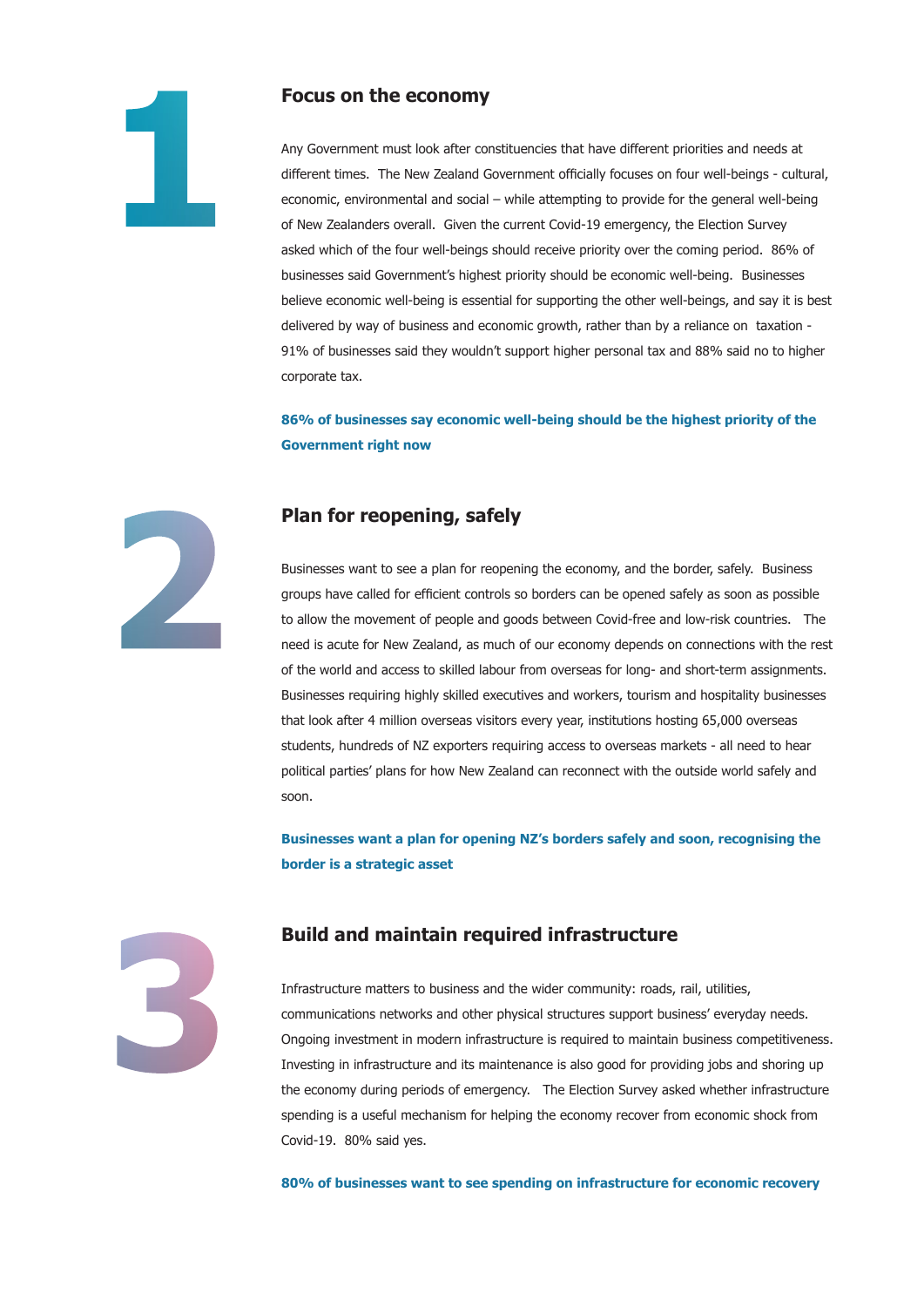

#### **Manage resources better**

Resource consents, building consents and other council requirements are a fact of life for business. Developing land, building premises, connecting services, using resources and many other activities require consents to be obtained. Businesses have long been concerned at the regulation and cost involved getting resource and building consents, and have called for local government to be an enabler of business growth rather than putting up barriers to growth. Businesses want the Resource Management Act to be improved or replaced. Recently the RMA was changed to allow the Government (but not business) to be exempted from some requirements for new developments - businesses were asked if this latest change shows the need for a full overhaul of the Resource Management Act: 80% said yes. Meanwhile, both Labour and National have indicated they will introduce significant change to the RMA if voted into Government at this election.

**80% of businesses say the Resource Management Act needs a full overhaul**



#### **Cut regulation**

Regulations and laws affecting business continue to increase, with tax, employment, health & safety and many other regulations creating a large compliance burden for business. Meanwhile, regulatory safeguards that would help prevent unnecessary regulation, such as Regulatory Impact Statements, have been discontinued during the Covid emergency. Too much regulation hurts productivity and stops businesses from getting ahead. Covid-19 has highlighted the heavy burden of compliance on business: the Election Survey asked businesses if the Government needs to do more to reduce the regulatory burden on business as part of the Covid-19 recovery. 79% said yes.

#### **79% of businesses say cut regulations**



#### **Build skills**

For a long time businesses have been finding it hard to get skilled staff. The lack of relevance of vocational training to industry and a poor skills pipeline in key industries have contributed to a significant skills mismatch in the labour market and persistent skill shortages in some industries, so businesses have often turned to overseas workers with the right skills. Border closure because of Covid-19 means it's not possible to bring in talent from overseas for now and has highlighted the importance of training more New Zealanders in the skills most needed by business. The Election Survey asked businesses which skills should get priority. The top answers were concerned with trades and applied training:

- Incentivise business to take on more apprentices and do more training
- Focus on applied STEM skills: science, technology, engineering and maths

#### **Businesses say apprenticeships and applied skills are the highest priority for training**